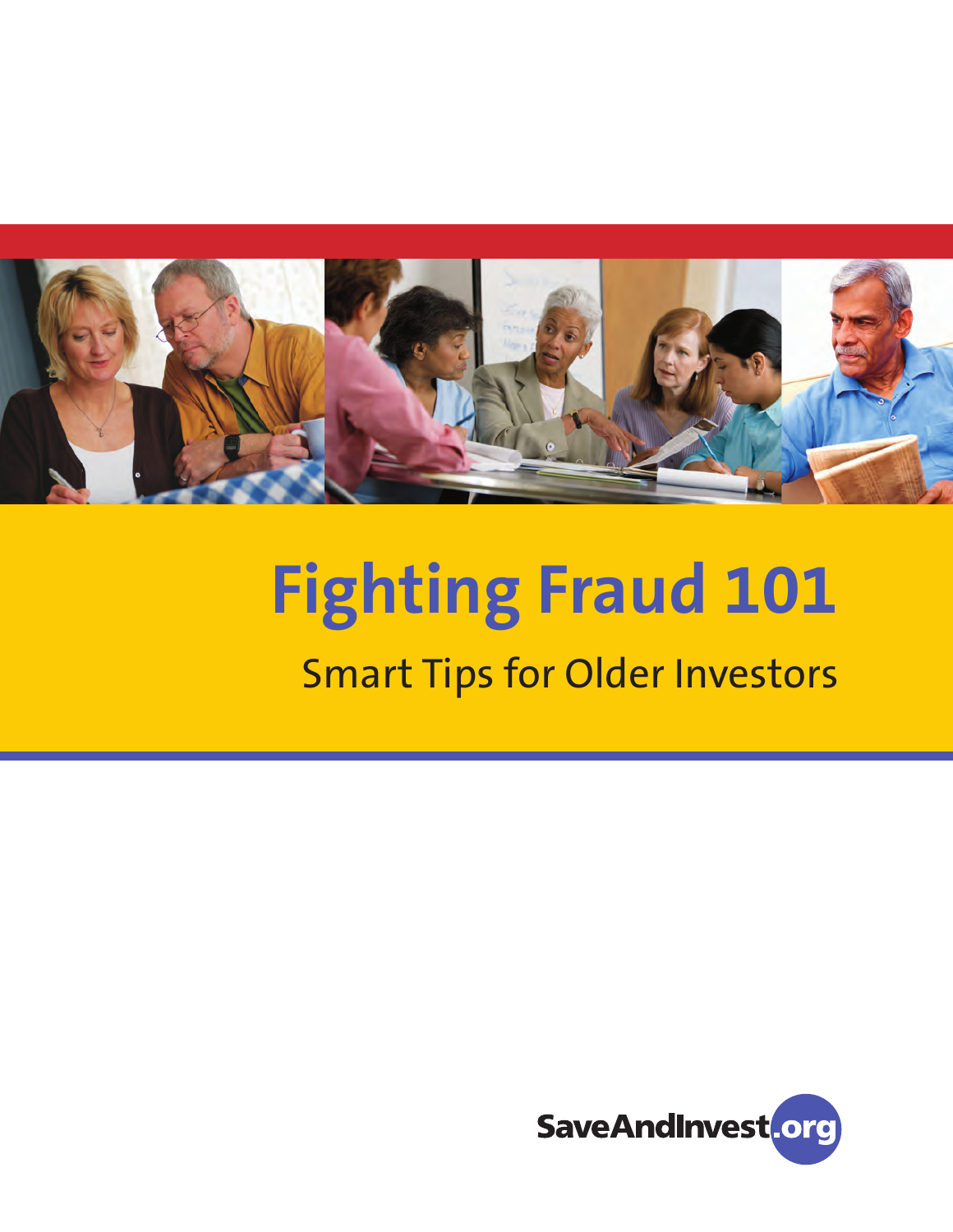

## The Face of Investment Fraud

Recent research has shattered the stereotype of investment fraud victims as isolated, frail and gullible. Do you know anyone who meets the following description?

- **•** Self-reliant when it comes to making decisions
- **•** Optimistic
- **•** Above average financial knowledge
- **•** Above average income
- **•** College-educated
- **•** Experienced a recent health or financial setback
- **•** Open to listening to new ideas or sales pitches

Even if you have never been subjected to an investment fraudster's sales pitch, you probably know someone who has. Following the legendary Willie Sutton principle, fraudsters tend to go "where the money is"—and that means targeting older Americans who are nearing or already in retirement. Fraudsters also have in their sights the millions of Baby Boomers who have been accumulating sizeable retirement nest eggs through company 401(k) plans and personal accounts. If so, you know someone who fits the profile of an investment fraudster's prime target.

### The Psychology of a Scam

We've all heard the timeless admonition, "If it sounds too good to be true, it probably is"—great advice, but the trick is figuring out when "good" becomes "too good." There's no bright line. Investment fraudsters make their living by making sure the deals they tout appear both good and true.

They're masters of persuasion, tailoring their pitches to match the psychological profiles of their targets. They look for your Achilles' heel by asking seemingly benign questions—about your health, family, political views, hobbies or prior employers. Once they know which buttons to push, they'll bombard you with a flurry of influence tactics, which can leave even the savviest person in a haze. Some of the most common tactics include:

- **The "Phantom Riches" Tactic –** dangling the prospect of wealth, enticing you with something you want but can't have. "These gas wells are guaranteed to produce \$6,800 a month in income."
- **The "Source Credibility" Tactic –** trying to build credibility by claiming to be with a reputable firm, or to have a special credential or experience. "Believe me, as a senior vice president of XYZ Firm, I would never sell an investment that doesn't produce."
- **The "Social Consensus" Tactic –** leading you to believe that other savvy investors have already invested. "This is how \_\_\_ got his start. I know it's a lot of money, but I'm in—and so is my mom and half of her church—and it's worth every dime."
- **The "Reciprocity" Tactic –** offering to do a small favor for you in return for a big favor. "I'll give you a break on my commission if you buy now—half off."
- **The "Scarcity" Tactic –** creating a false sense of urgency by claiming limited supply. "There are only two units left, so I'd sign today if I were you."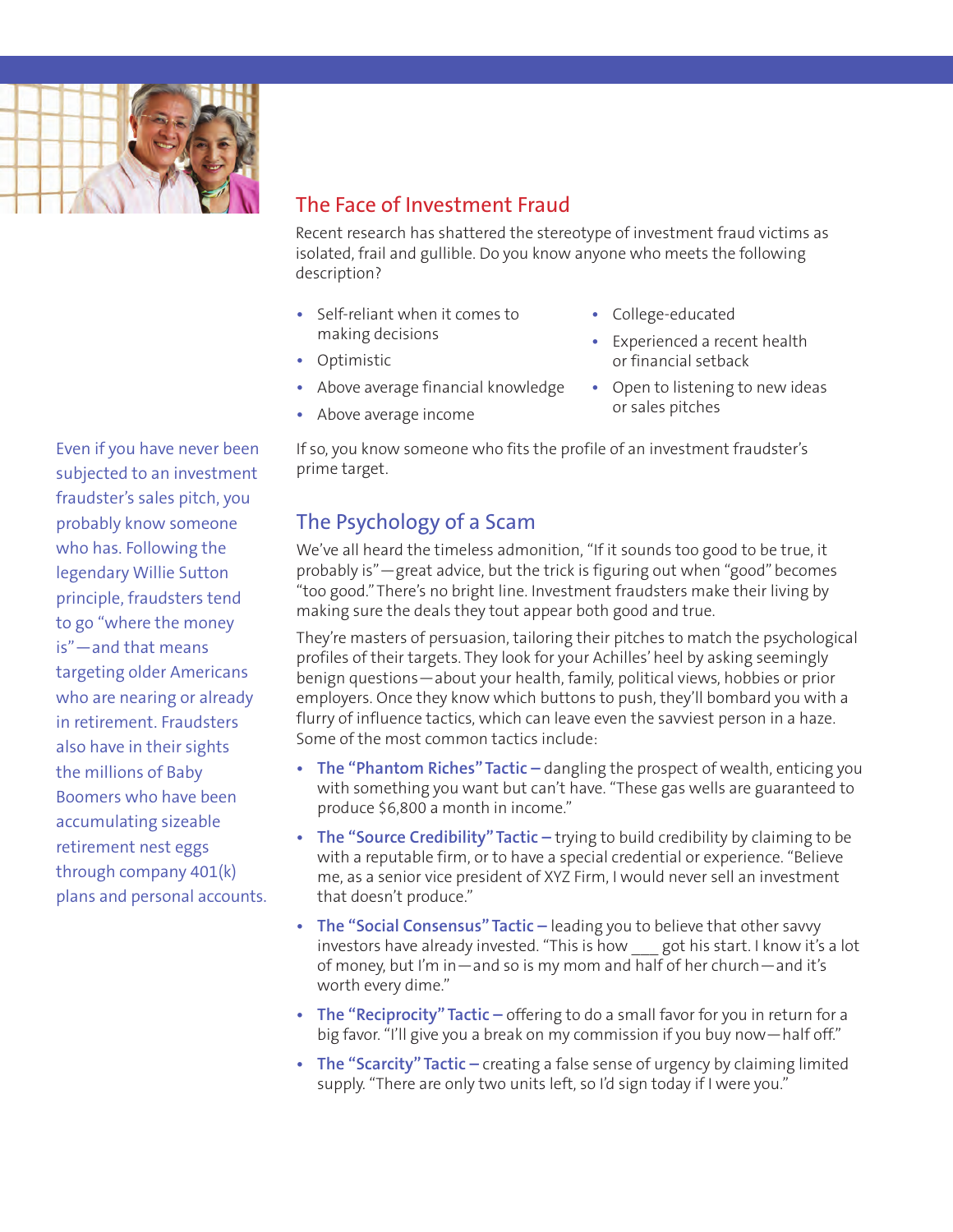## **Investment Fraud**

Reverse Psychology – Protect Yourself

If these tactics look familiar, it's because legitimate marketers use them, too. But one key difference is that real deals will still be there tomorrow. So always take the time to stop and think before making a decision.

Here are three key strategies you—or anyone you know who fits the profile of a potential fraud target—can use to help distinguish good offers from bad ones:

- **1. End the conversation:** Practice saying "No." Simply tell the person, "I am sorry, I am not interested. Thank you." Or tell anyone who pressures you, "I never make investing decisions without first consulting with my [1]. I will contact you if I am still interested." Fill in the blank with whomever you choose—your spouse, child, investment professional, attorney or accountant. Knowing your exit strategy in advance makes it easier to leave the conversation, even if the pressure starts rising.
- **2. Turn the tables and ask questions:** A legitimate investment professional must be properly licensed, and his or her firm must be registered with FINRA, the Securities and Exchange Commission or a state securities regulator depending on the type of business the firm conducts. In addition, with very few exceptions, companies must register their securities with the SEC before they can sell shares to the public.

So, before you give out information about yourself, ask a few questions first.

**To check out the seller, ask:** Are you and your firm registered with FINRA? The SEC? A state securities regulator? If so, which one(s)?

**And then:** Verify the answers by checking the seller's background.

| <b>FINRA BrokerCheck</b>  |  |
|---------------------------|--|
| www.finra.org/brokercheck |  |
| (800) 289-9999            |  |

**FINRA BrokerCheck SEC Investment Adviser Public** *www.finra.org/brokercheck* **Disclosure Database** (800) 289-9999 *www.adviserinfo.sec.gov*

Also, be sure to call your state securities regulator. You can find that number in the government section of your local phone book or by contacting the North American Securities Administrators Association at *www.nasaa.org* or (202) 737-0900.

**To check out the investment, ask:** Is this investment registered with the SEC or with my state securities regulator?

**And then:** Use the SEC's EDGAR database of company filings at *www.sec.gov/edgar.shtml* to confirm what the salesperson tells you. Also call your state securities regulator to find out what they know about the company.

**3. Talk to someone first:** Be extremely skeptical if the person promoting the deal says, "Don't tell anyone else about this special deal!" A legitimate investment professional won't ask you to keep secrets. Even if the seller and the investment are registered, it's always a good idea to discuss these sorts of decisions with family or a trusted financial professional.

The truth is, we're all at risk. Anyone with any money is bound to hear from a fraudster at some point. But you can help protect your family and friends by recognizing how investment fraudsters operate and reporting suspicious sales pitches and actual scams.